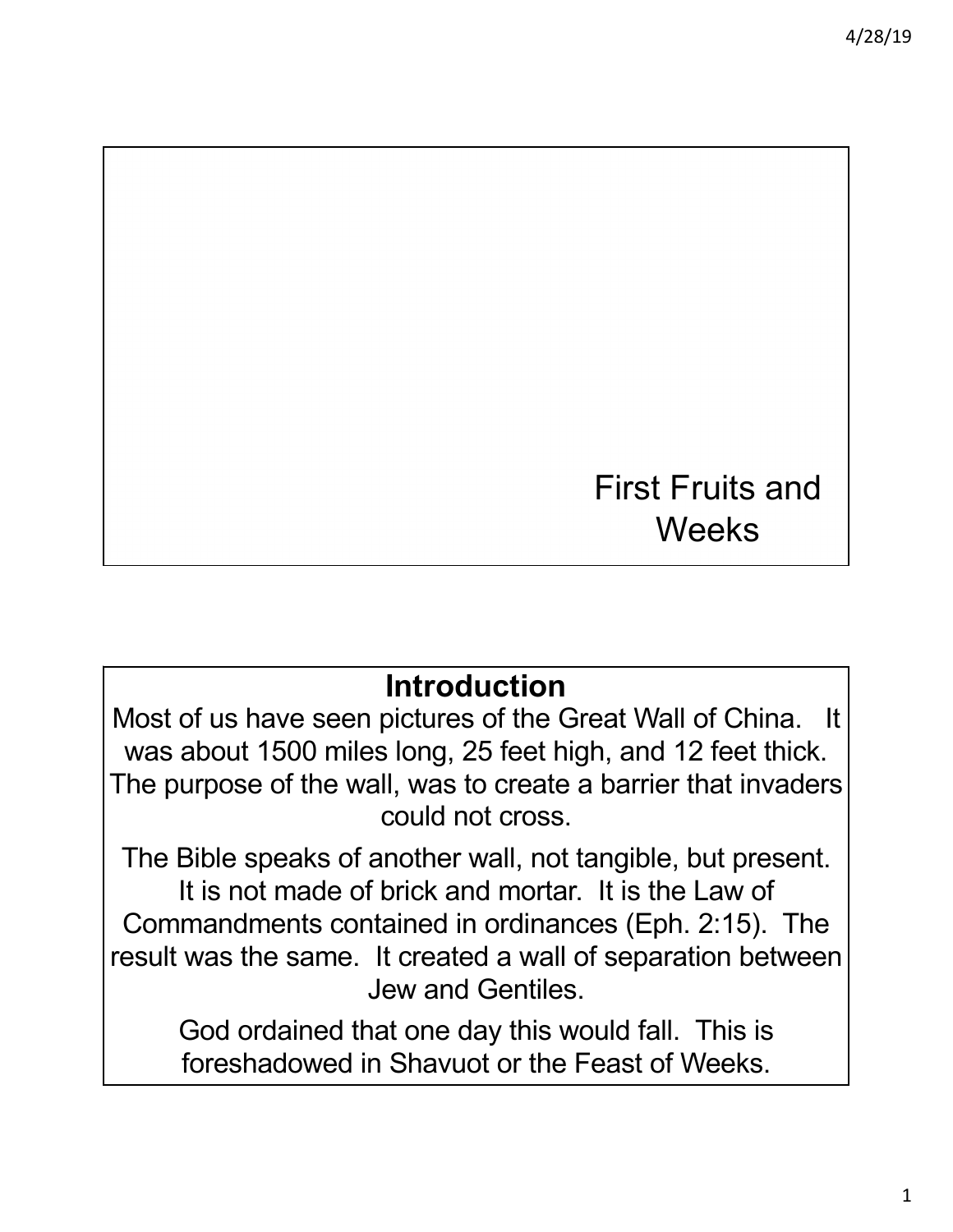#### *Exodus 24:22* **The Feast of Weeks**

*And you shall observe the Feast of Weeks, of the first fruits of wheat harvest, and the Feast of Ingathering at the year's end.*

The Feast of Weeks goes by many names.

It is referred to the "feast of harvest" in Exodus 23:!6. Because it inaugurated the beginning of the wheat harvest, is is called the "day of first fruits" (Numbers 28:26).

The primary purpose was to bring a designated portion of the harvest the "first fruits" into the Temple as an act of dedication to God in recognition of His provision.

# **The Feast of Weeks**

The Feast of Weeks goes by many names.

It is referred to as the "feast of harvest" in Exodus 23:16. Because it inaugurated the beginning of the wheat harvest, is is called the "day of first fruits" (Numbers 28:26).

The primary purpose was to bring a designated portion of the harvest the "first fruits" into the Temple as an act of dedication to God in recognition of His provision.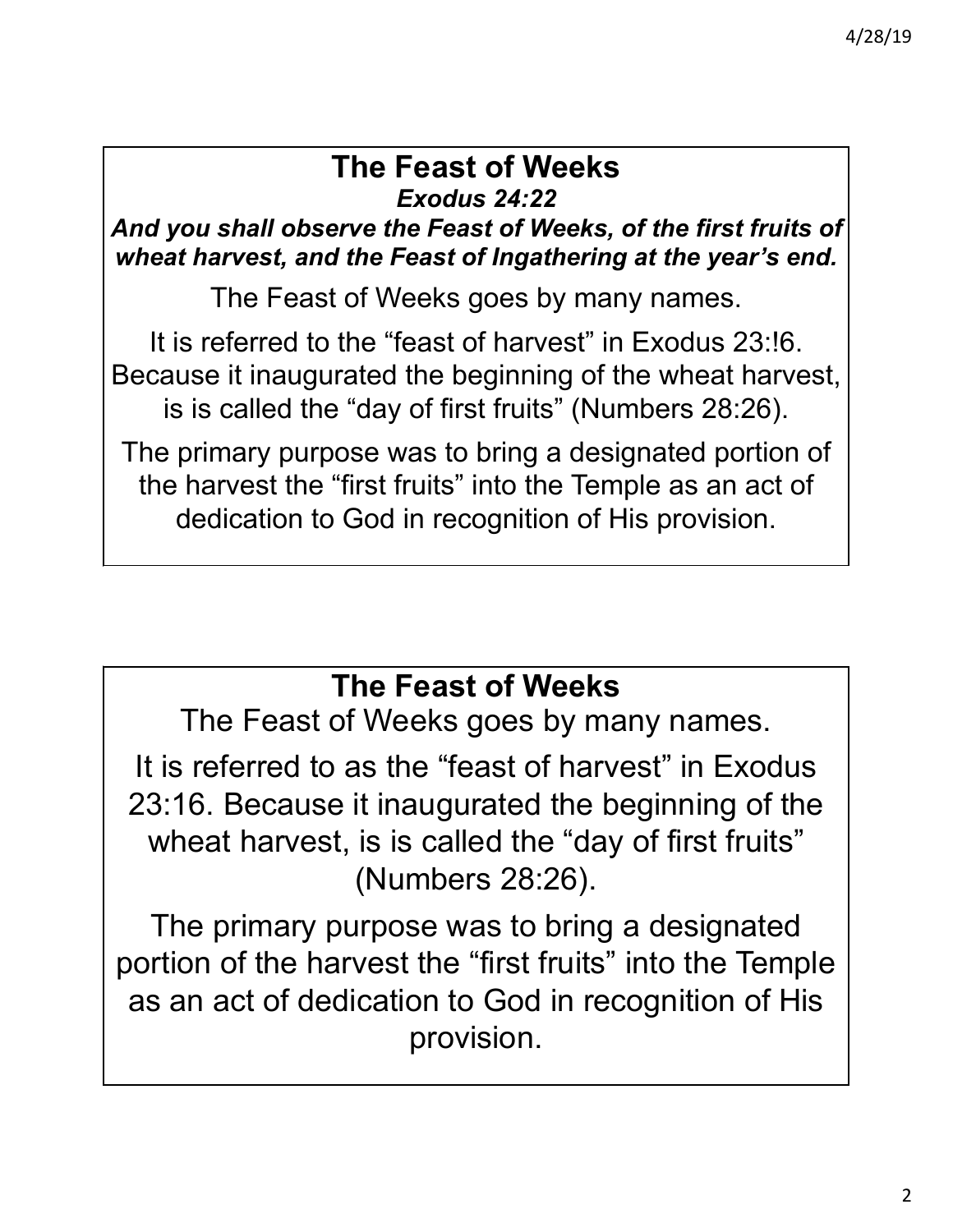## **The Feast of Weeks**

To calculate the Feast of Weeks, you would go to the day of the celebration of First fruits (barley), just after Passover, and beginning with that day, you would count off 50 days. First Fruits is the beginning of the barley harvest and Weeks is the celebration of the beginning of the wheat harvest. Since 50 days equals seven weeks, it became a "week of weeks". Therefore, they either called it the Feast of Harvest or the Feast of Weeks.

# **First Fruits**

Lets step back a moment. So Weeks is 50 days after First Fruits…. So when is First Fruits?

It is the Sunday (or first day of the week) after Passover.

Did you catch it…. This is the day that Jesus Rose from the Dead.

Listen to what Paul says…

1 Corinthians 15:20-23

But now Christ is risen from the dead, *and* has become the first fruits of those who have fallen asleep. <sup>21</sup> For since by man *came* death, by Man also *came* the resurrection of the dead. <sup>22</sup> For as in Adam all die, even so in Christ all shall be made alive. <sup>23</sup> But each one in his own order: Christ the first fruits, afterward those *who are* Christ's at His coming.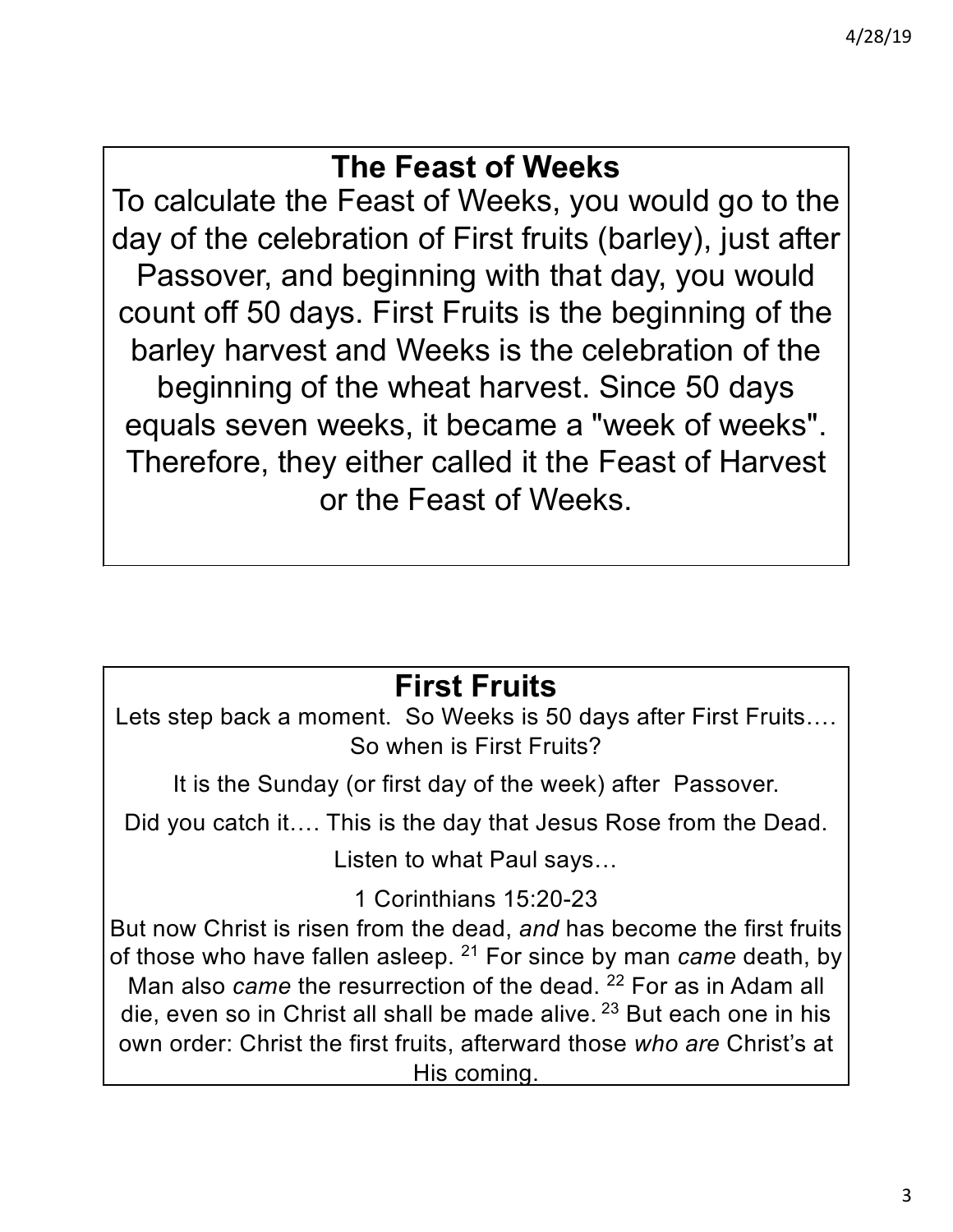# The 17th of Nisan

There are a surprising number of key events in Israel's history that occurred on this date. The 17<sup>th</sup> of Nisan is the date associated with resurrection! Here is a list of the events that occurred on this day:

- The feast of first fruits (symbolizing new life) would occur on the first Sunday after Passover.
	- Noah's ark comes to rest after the flood on the  $17<sup>th</sup>$  of Nisan (Genesis 8:1-4).
		- Israel came through the Red Sea on the  $17<sup>th</sup>$  of Nisan.
- The manna which had fed the nation of Israel for the 40 years in the wilderness stopped on the 16<sup>th</sup> of Nisan and from the 17<sup>th</sup> onwards Israel feasted on the new grain of the promised land (**Josh 5:10-12**).
- The death sentence hung over the entire Israelite nation as their sworn enemy, Haman, had convinced the king to sign a decree to destroy them (**Esther 3:1-12**). The decree went out on the 13th Nisan (**Esther 3:12**). Esther then proclaimed a three day fast (**Esther 4:16**) for the 14<sup>th</sup>, 15<sup>th</sup> and 16<sup>th</sup>. On the 3<sup>rd</sup> day (5:1) Esther approached the king saying to herself 'If I perish, I perish!' (an attitude of death or resurrection… it's in God's hands!) On the 17th Nisan, the tables were turned on the enemy Haman and instead of the Jews being destroyed, his own life was taken!

## The 17th of Nisan

Do you see the relationship of deliverance and new life?

• The feast of first fruits – Jesus' Resurrection – Death is conquered so man can live.

• Noah's ark is a picture of Jesus' salvation. The flood was God's judgment of death on sinful mankind. Coming to rest represents new life for Noah and his family.

- Crossing the Red Sea represented the death to their old life (with the drowning of the Egyptians) and resurrection to a new life in God!
- The ending of manna again is a picture of the new life that existed in the Promised Land!
- In Esther, the Jews were again under the sentence of death, and were delivered to new life.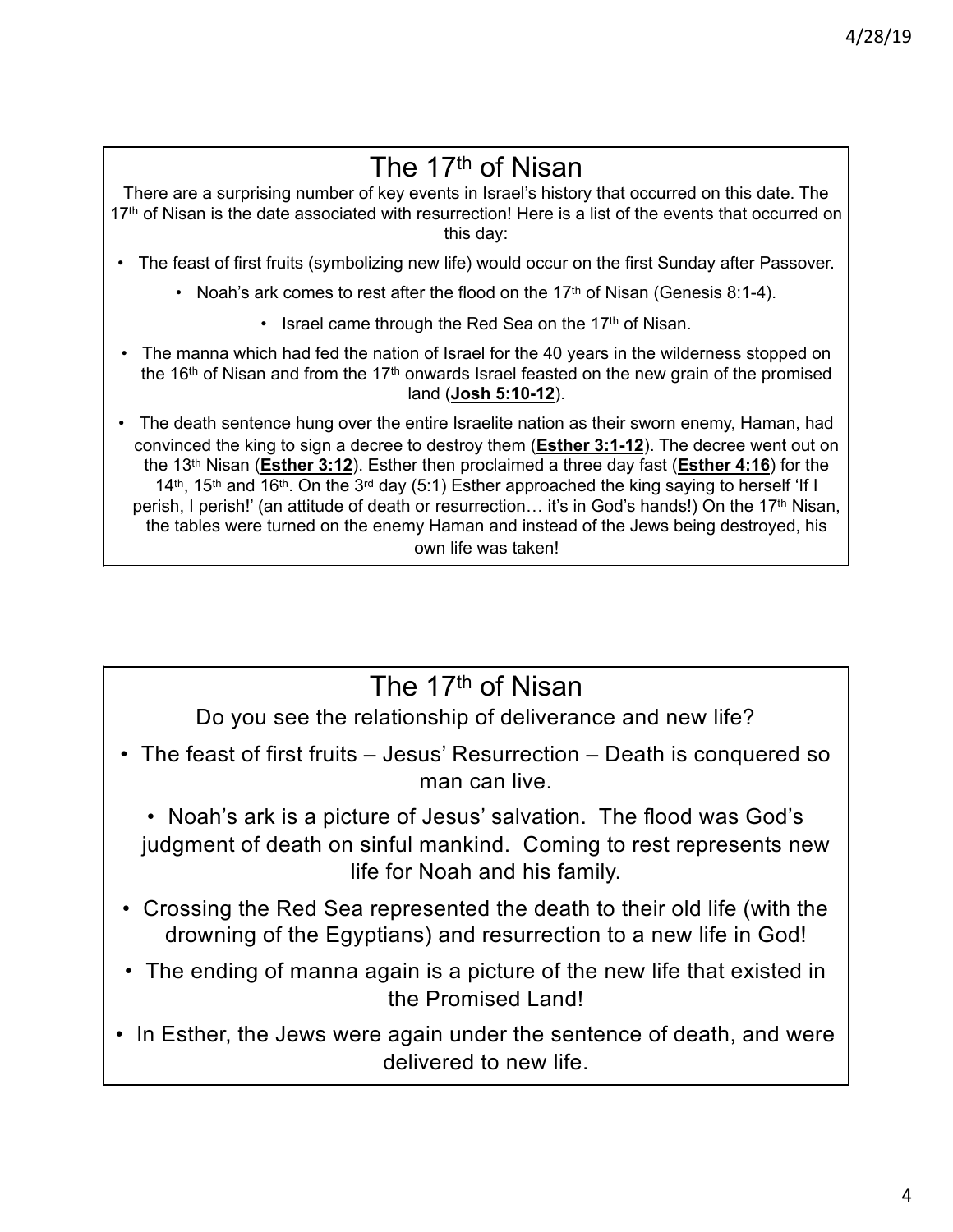### Pentecost

Another name for the Feast of Weeks is Pentecost because it is 50 days from First fruits. This was the celebration of the wheat harvest.

#### **John 20:24**

#### **Most assuredly, I say to you, unless a grain of wheat falls into the ground and dies, it remains alone; but if it dies, it produces much grain.**

This verse speaks of Jesus. He chose to die, and be placed into the ground (tomb). As a result of His sacrifice, he produced a great harvest. We see the beginning of this at Pentecost.

Pentecost was not the final reaping of believers, it was just the first fruits. The harvest of bringing others into a saving relationship with Jesus continues today!

## **Acts 2:1-12** Pentecost

When the Day of Pentecost had fully come, they were all with one accord in one place. **<sup>2</sup>** And suddenly there came a sound from heaven, as of a rushing mighty wind, and it filled the whole house where they were sitting. **<sup>3</sup>** Then there appeared to them divided tongues, as of fire, and *one* sat upon each of them. **<sup>4</sup>** And they were all filled with the Holy Spirit and began to speak with other tongues, as the Spirit gave them utterance.

**<sup>5</sup>** And there were dwelling in Jerusalem Jews, devout men, from every nation under heaven. **<sup>6</sup>** And when this sound occurred, the multitude came together, and were confused, because everyone heard them speak in his own language. **<sup>7</sup>** Then they were all amazed and marveled, saying to one another, "Look, are not all these who speak Galileans? **<sup>8</sup>** And how *is it that* we hear, each in our own language in which we were born? **<sup>9</sup>** Parthians and Medes and

Elamites, those dwelling in Mesopotamia, Judea and Cappadocia, Pontus and Asia, **<sup>10</sup>** Phrygia and Pamphylia, Egypt and the parts of Libya adjoining Cyrene, visitors from Rome, both Jews and proselytes, **<sup>11</sup>** Cretans and Arabs—we hear them speaking in our own tongues the wonderful works of God." **<sup>12</sup>** So they were all amazed and perplexed, saying to one another, "Whatever could this mean?"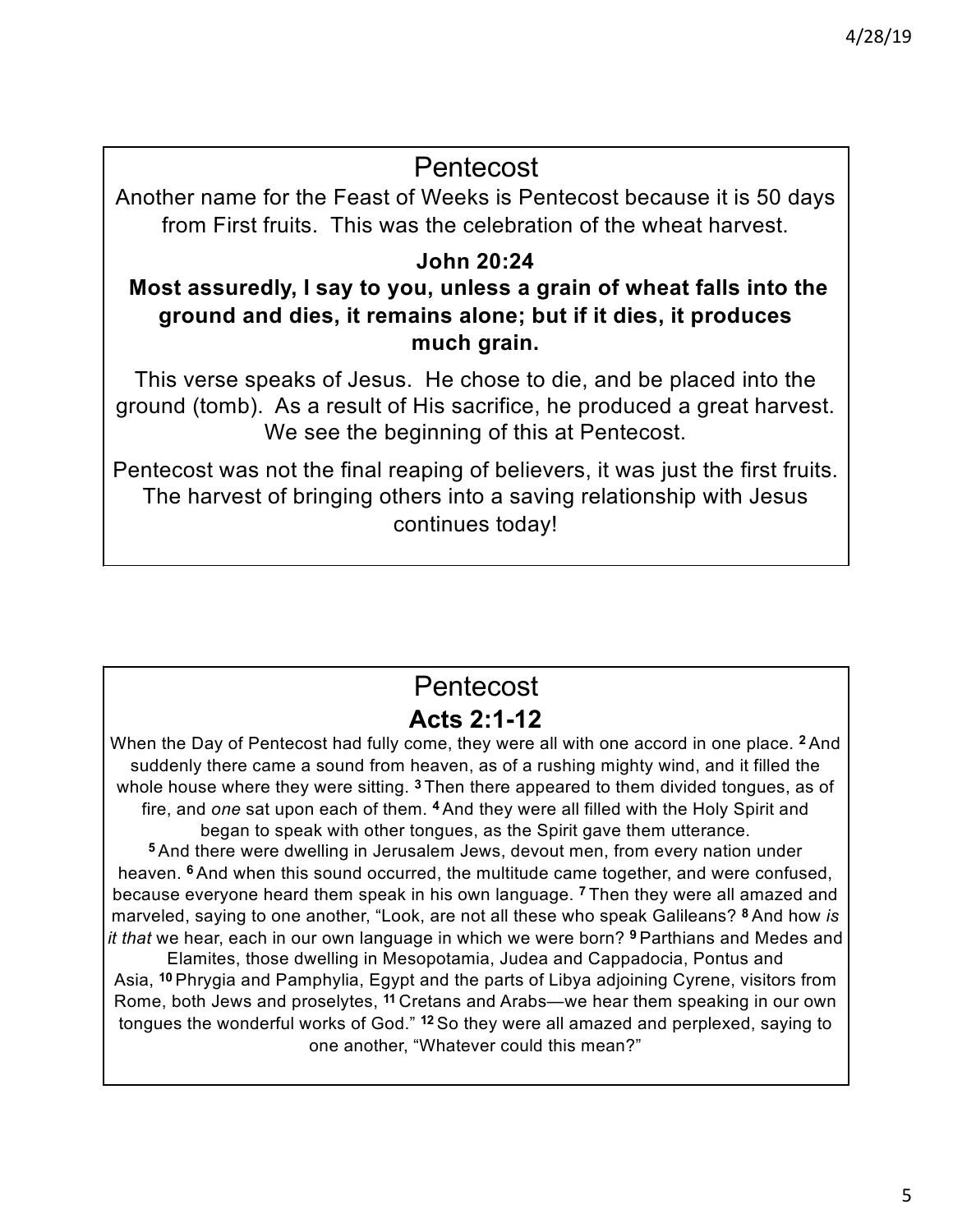### Pentecost

Many in the crowd thought that the disciples were drunk. Peter stood up and addressed the crowd (probably in Hebrew) and explained that they had witnessed the prophecy of Joel. Jesus had been crucified, and there were many signs and wonders that accompanied His death and resurrection. Peter concludes his message with a call for repentance and salvation.

### **Acts 2: 28-29**

**Then Peter said to them, "Repent, and let every one of you be baptized in the name of Jesus Christ for the remission of sins; and you shall receive the gift of the Holy Spirit. <sup>39</sup> For the promise is to you and to your children, and to all who are afar off, as many as the Lord our God will call."**

## Pentecost

Look at the gathering of these "first fruits".

#### **Acts 2:40-47**

And with many other words he testified and exhorted them, saying, "Be saved from this perverse generation." **<sup>41</sup>** Then those who gladly received his word were baptized; and that day about **three thousand souls** were added *to them.***<sup>42</sup>** And they continued steadfastly in the apostles' doctrine and fellowship, in the breaking of bread, and in prayers. **<sup>43</sup>** Then fear came upon every soul, and many wonders and signs were done through the apostles. **<sup>44</sup>** Now all who believed were together, and had all things in common, **<sup>45</sup>** and sold their possessions and goods, and divided them among all, as anyone had need. **<sup>46</sup>** So continuing daily with one accord in the temple, and breaking bread from house to house, they ate their food with gladness and simplicity of heart, **<sup>47</sup>** praising God and having favor with all the people. **And the Lord added to the church daily those who were being saved**.